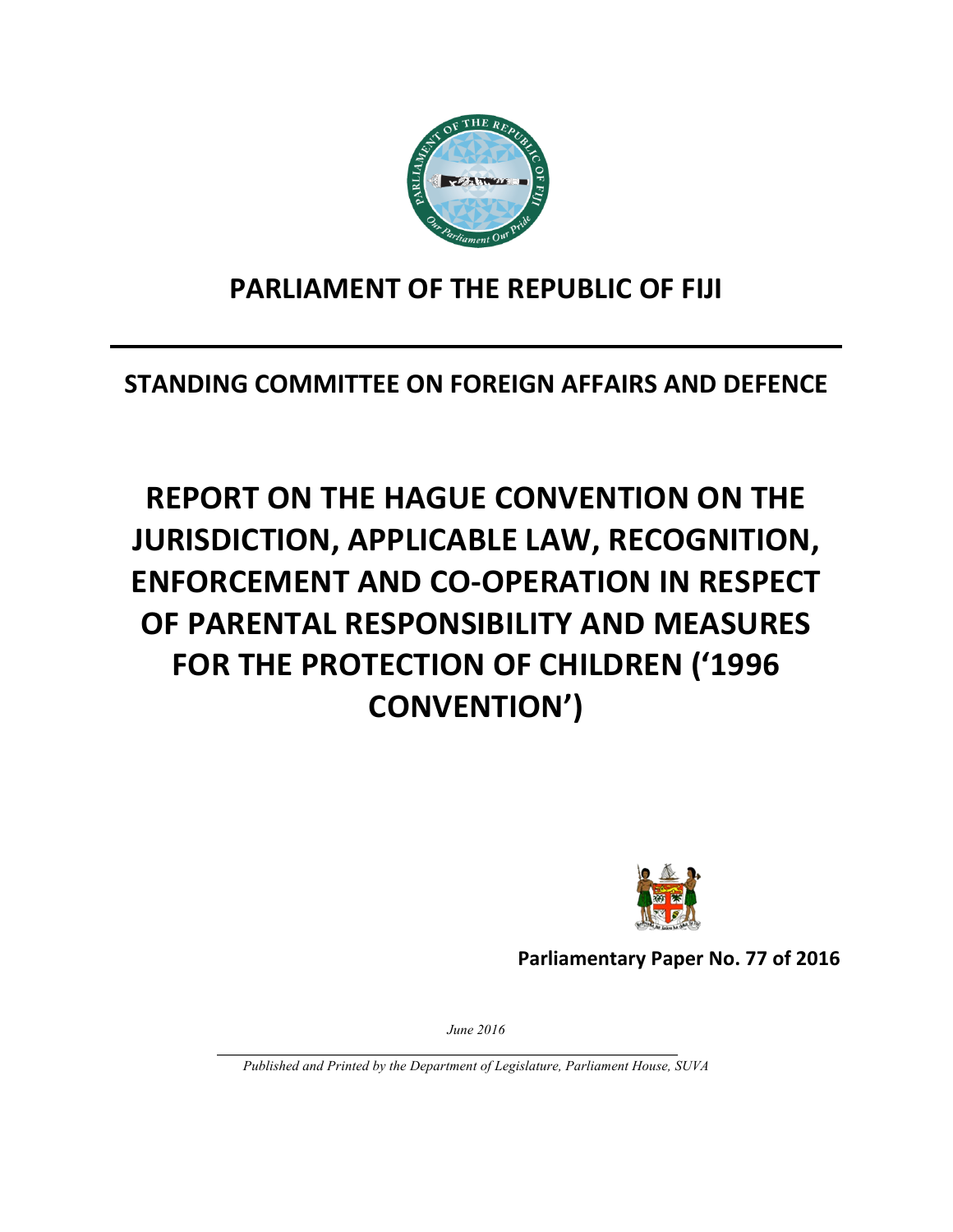#### **Table of Contents**

| <b>CHAIR'S FOREWORD</b><br>3 |                                                                                         |    |  |
|------------------------------|-----------------------------------------------------------------------------------------|----|--|
| RECOMMENDATION:<br>5         |                                                                                         |    |  |
| $\mathbf{1}$                 | <b>INTRODUCTION</b>                                                                     | 6  |  |
| 1.1                          | The Standing Committee on Foreign Affairs and Defence                                   | 6  |  |
| 1.2                          | <b>Committee Members</b>                                                                | 6  |  |
| 1.3                          | Procedure and Program                                                                   | 6  |  |
| $\overline{2}$               | '1996 CONVENTION'                                                                       | 8  |  |
| 2.1                          | Background                                                                              | 8  |  |
| 2.2                          | Becoming a State Party - signature and ratification or accession                        | 8  |  |
| 2.3                          | What is the difference between a Contracting State and a State Party to a Convention? 9 |    |  |
| 2.4                          | What is habitual residence?                                                             | 9  |  |
| 2.5                          | What is a competent authority?                                                          | 10 |  |
| 2.6                          | What is parental responsibility?                                                        | 10 |  |
| 3                            | COMMITTEE'S OBSERVATIONS AND AREAS OF CONCERN                                           | 15 |  |
| 3.1                          | Should Fiji accede to the 1996 Convention?                                              | 15 |  |
| 3.2                          | Article 2                                                                               | 15 |  |
| 3.3                          | Article 55                                                                              | 15 |  |
| 3.4                          | <b>Gender Analysis</b>                                                                  | 16 |  |
| 3.5                          | <b>General Observation</b>                                                              | 16 |  |
| 3.6                          | Marriage                                                                                | 16 |  |
| 3.7                          | Conclusion                                                                              | 16 |  |
| 4                            | CONSIDERATION OF CONVENTION ARTICLE BY ARTICLE                                          | 21 |  |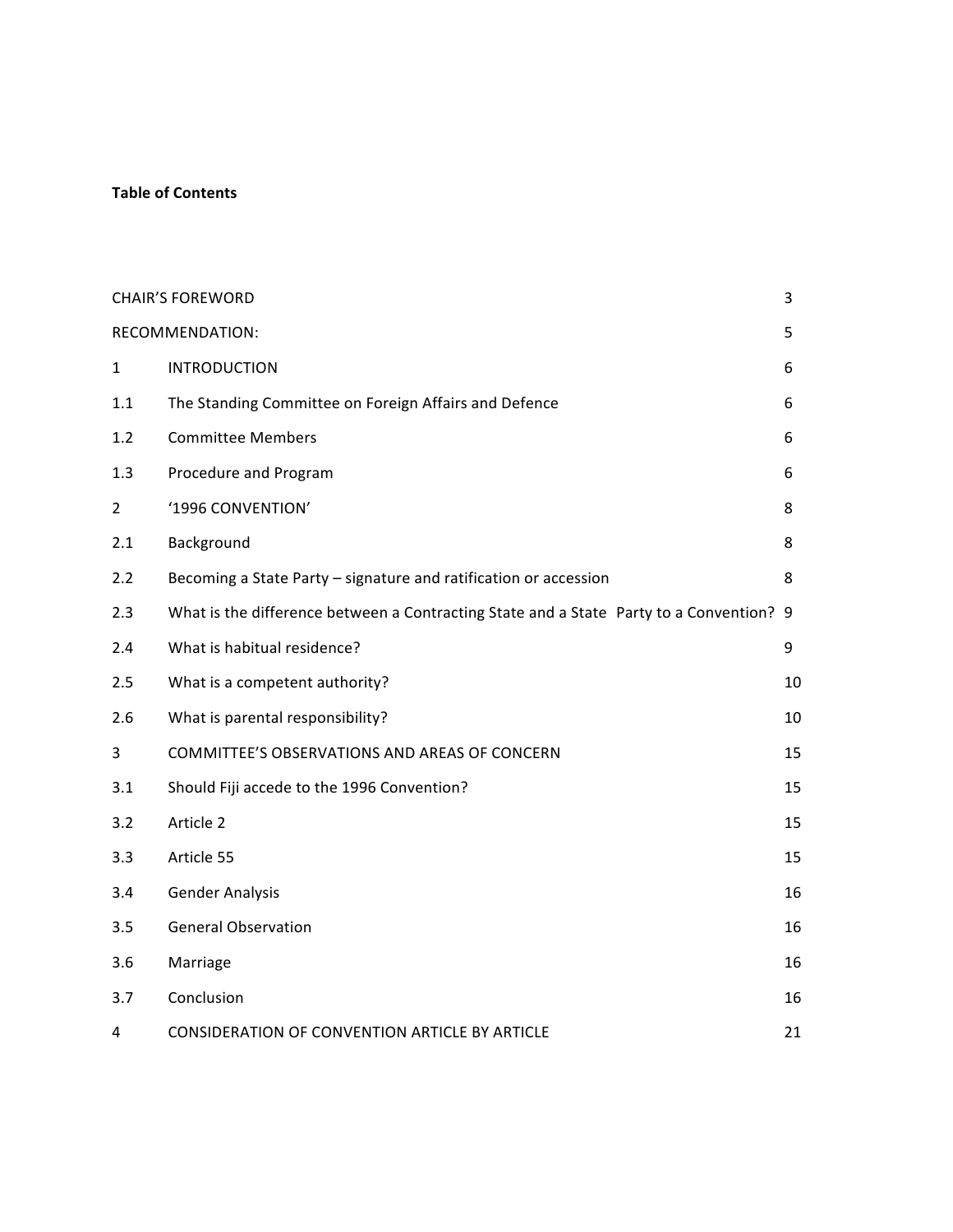## CHAIR'S FOREWORD

I am pleased to present this Report of the Fiji Parliament Standing Committee on Foreign Affairs and Defence (SCFAD), which was assigned to review and examine the *Hague Convention on the Jurisdiction*, Applicable Law, Recognition, Enforcement and Co-operation in Respect of Parental Responsibility and *Measures for the Protection of Children* ('1996 Convention').

This report provides a summary and examination of written and oral submissions received by the Committee meetings commencing from 13th June 2016. The report is divided into four chapters:

Chapter 1 covers the role and responsibilities of the Standing Committee and the inquiry process in undertaking a review of the 1996 Convention.

Chapter 2 provides a brief overview of the 1996 Convention.

Chapter 3 details with the Standing Committee's observations and areas of concern; and

Chapter 4 provides a summary of the 1996 Convention.

The Constitution of the Republic of Fiji 2013 Section 70 and the Standing Order of the Parliament of the Republic of Fiji Chapter 10, Clause 109 (2) (c) and Clause110 (1) (c) which stipulates the role and functions of Parliamentary Standing Committees in order to enhance transparency of, and accountability by, public agencies and officials. The SCFAD received public submissions in Ovalau (Eastern Division), Nabouwalu - Bua, Segaga - Macuata, Savusavu and Labasa in the Northern Division. The committee heard submissions in the Western Division, from Sigatoka, Nadi, Lautoka, Ba, Tavua, and Rakiraki.

On behalf of the Honorable Members of the SCFAD, I would like to express my sincere appreciation to all the organizations, ministries and individuals who made a submission or attended public hearings.

I also wish to extend my appreciation to the Honorable Members of the SCFAD and the secretariat staff for the commitment and worthy contribution towards the completion of this bi-partisan report: the members who considered this convention were Hon. Ratu Isoa Tikoca (Deputy Chair), Hon. Alexander O'Connor (Member), Hon. Mataiasi Niumataiwalu (Member), Hon. Mosese Bulitavu (Member), and the Alternate Members Hon. Jilila Kumar for Hon. Alexander O'Connor, Hon. Ratu Sela Nanovo for Hon. Ratu Isoa Tikoca, and Hon. Ro Kiniviliame Kiliraki for Hon. Mosese Bulitavu.

I commend this committee's report to the Parliament for its consideration.

Hon. Netani B. Rika Chairman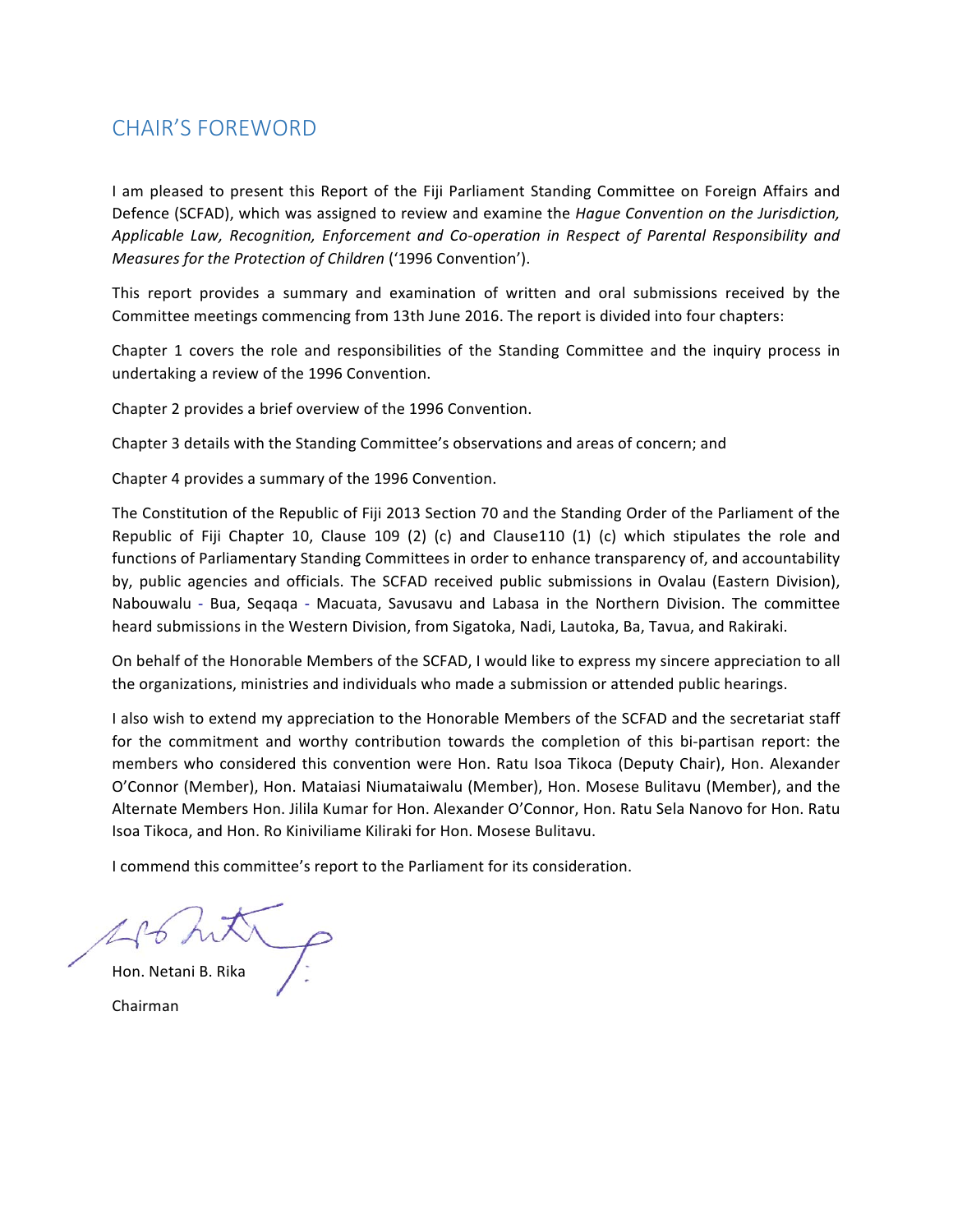#### **LIST OF ACRONYMS**

| <b>AL</b>    | Applicable Law                            |
|--------------|-------------------------------------------|
| <b>AOG</b>   | Assemblies of God Church                  |
| <b>APSF</b>  | Arya Pratinidhi Sabha of Fiji             |
| CA           | <b>Central Authority</b>                  |
| <b>CMF</b>   | Christian Fellowship Mission              |
| <b>CRC</b>   | Convention on the Rights of the Child     |
| <b>FDPF</b>  | Fiji Disable People's Federation          |
| fLp          | femLINKpacific                            |
| FL.          | <b>Family Life</b>                        |
| <b>FM</b>    | <b>Family Mediation</b>                   |
| <b>FNCDP</b> | Fiji National Council for Disable People  |
| <b>FPF</b>   | Fiji Police Force                         |
| HC           | <b>Hague Convention</b>                   |
| <b>HR</b>    | <b>Habitual Residence</b>                 |
| <b>ISS</b>   | <b>International Social Service</b>       |
| <b>iTLTB</b> | i-Taukei Land Trust Board                 |
| <b>MCF</b>   | Methodist Church of Fiji                  |
| <b>MM</b>    | <b>Marital Mediation</b>                  |
| MoE          | Ministry of Education                     |
| <b>MOFA</b>  | Ministry of Foreign Affairs               |
| MoY          | Ministry of Youth & Sports                |
| <b>MoW</b>   | Ministry of Women, Children and Poverty   |
|              | Alleviation                               |
| MoD          | Ministry of Defence, National Security &  |
|              | Immigration                               |
| <b>MTA</b>   | Ministry of l'Taukei Affairs              |
| <b>PDF</b>   | <b>Pacific Disability Forum</b>           |
| <b>PR</b>    | <b>Parental Responsibility</b>            |
| <b>SCFAD</b> | Standing Committee on Foreign Affairs and |
|              | Defence                                   |
| <b>SDA</b>   | Seventh Day Adventist Church              |
| SGO          | Solicitor General's Office                |
| <b>VKB</b>   | Vola ni Kawa Bula (Register of Native     |
|              | Landowners)                               |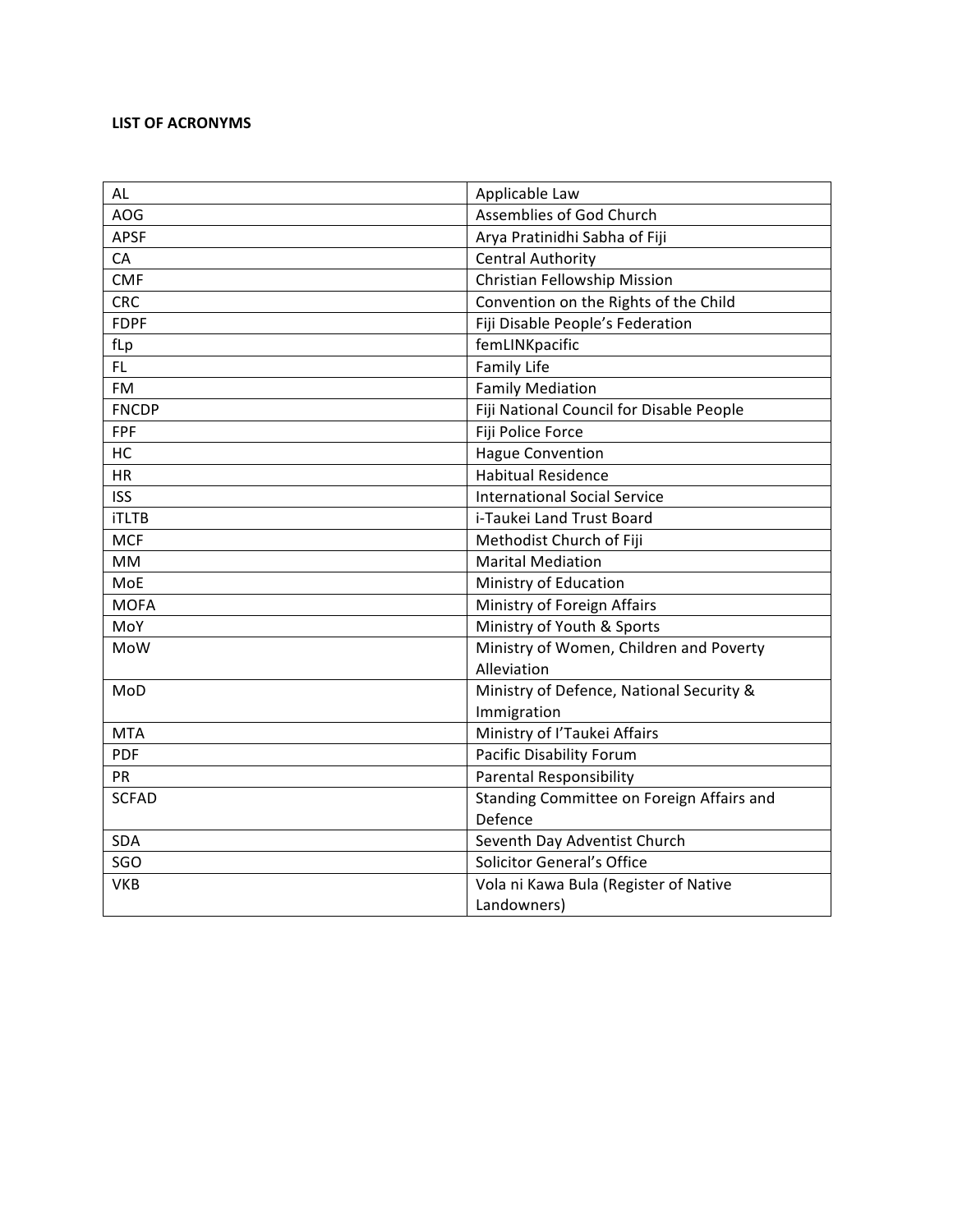### RECOMMENDATION:

#### The Committee recommends that

The *Hague Convention on Jurisdiction, Applicable Law, Recognition, Enforcement and Co-operation In* Respect of Parental Responsibility and Measures for the Protection of Children be acceded with reservation on:

a. Article 55, which recognizes the child's habitual country of residences' jurisdiction about children's property. An issue to consider in this regard would be Native land or other collectively held property under the iTaukei Land Trust Board (ITLTB). This is to ensure that a foreign court is not able to make orders in relation to traditional land interests of a child in Fiji. However, this provision of Article 55 may be applicable where it does not concern Native land or property with collectively held interests.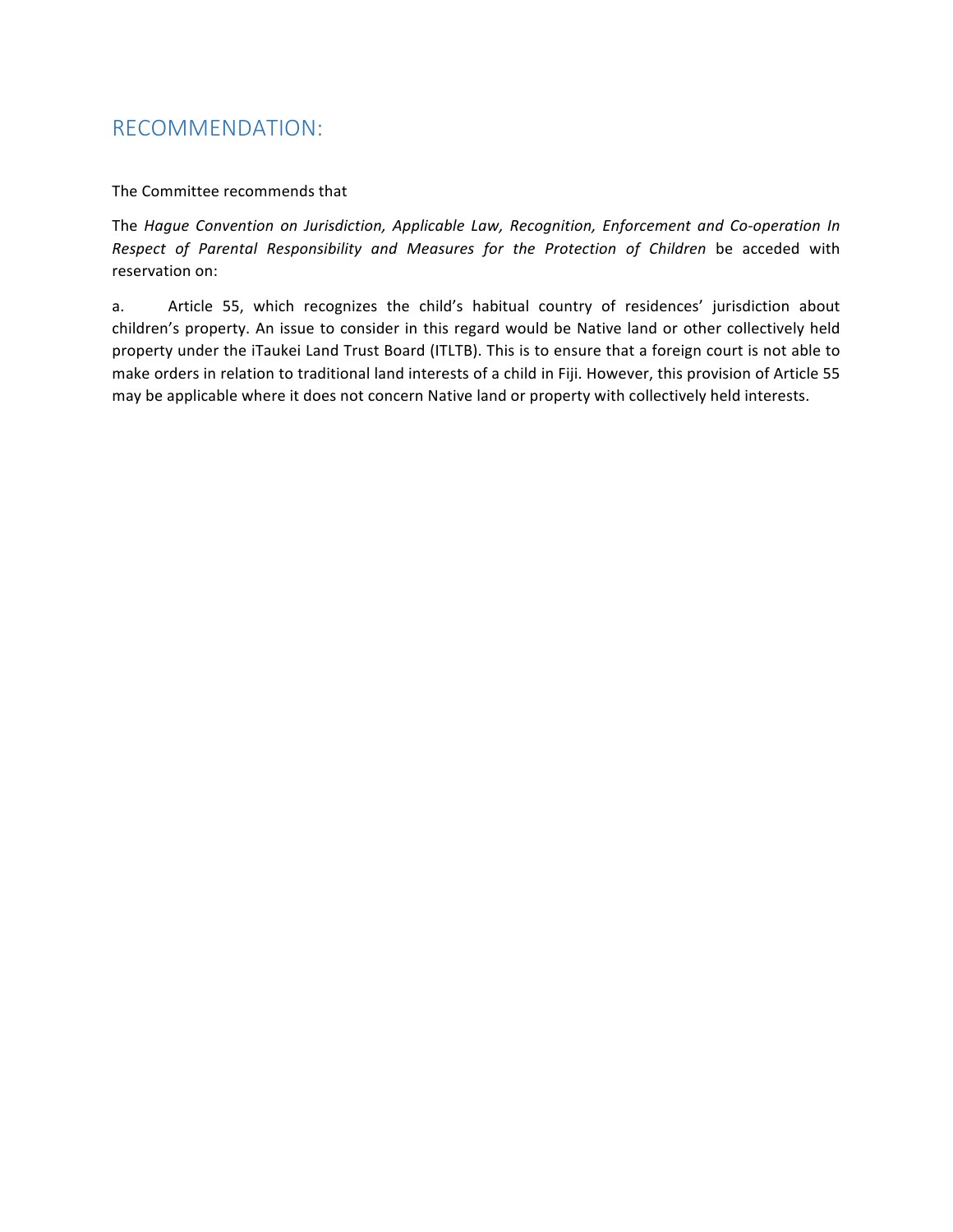## 1 INTRODUCTION

The committee undertook a review of the proposal by the Government of the Republic of Fiji to accede to the *Hague Convention on the Jurisdiction, Applicable Law, Recognition, Enforcement and Co-operation* in Respect of parental Responsibility and Measures for the Protection of Children.

## 1.1 The Standing Committee on Foreign Affairs and Defence

The Committee is a standing committee established under Standing Order  $109(2)(e)$  of the Parliament of the Republic of Fiji. The committee is mandated to look into matters related to Fiji's relations with other countries, development aid, foreign direct investment, oversight of the military and relations with multilateral organizations.

Under SO  $110(1)(e)$  the committee is also tasked with reviewing international treaties and conventions ratified by the Government and monitor their implementation.

The Committee comprises five Honourable Members drawn from both the Government and the Opposition parties.

## 1.2 Committee Members

The members of the SCFAD are:

- Hon. Netani Rika MP (Chairman)
- Hon. Ratu Isoa Tikoca MP (Deputy Chairman)
- Hon. Mosese Bulitavu MP (Member)
- Hon. Alexander O'Connor MP (Member)
- Hon. Mataiasi Niumataiwalu MP (Member)

At this juncture, the Committee wishes to acknowledge the immense contribution and legal advice provided by the Hon. Roko Tupou Draunidalo during her tenure as a Member of the Standing Committee.

During the Standing Committee's meetings, the following alternate membership arose pursuant to Standing Order 115(5):

- Hon. Jilila Kumar MP (Alternate Member for Hon. Mataiasi Niumataiwalu)
- Hon. Ratu Sela Nanovo (Alternate Member for Hon. Ratu Isoa Tikoca)
- Hon. Ro Kiniviliame Kiliraki (Alternate Member for Hon. Mosese Bulitavu)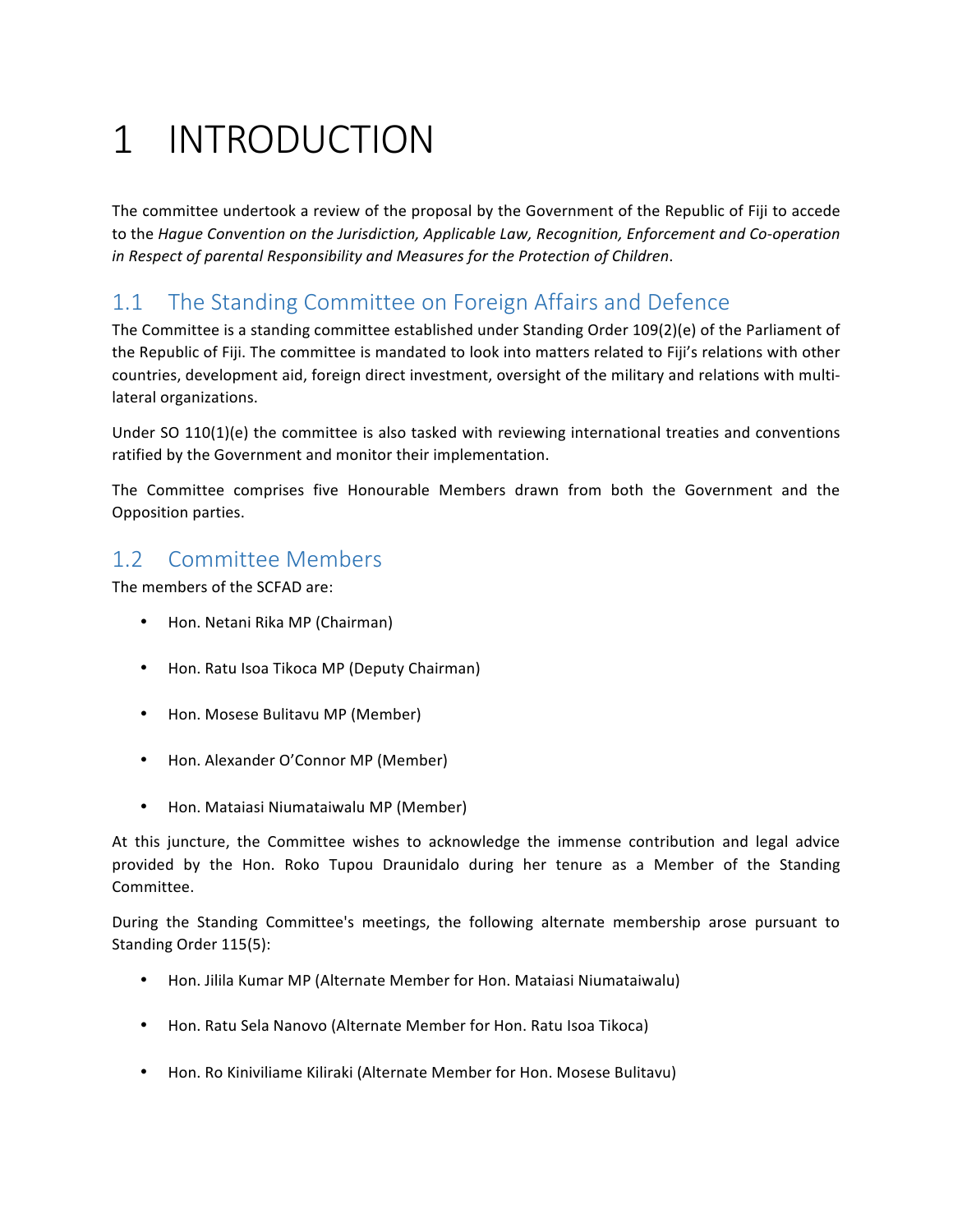## 1.3 Procedure and Program

The SCFAD met in the Parliament Complex from Tuesday 7th June 2016 to discuss and plan their strategy for receiving public submissions.

The Committee placed advertisements in the local newspapers, Fiji Sun and Fiji Times. The advertisement was also placed on the Parliament website (www.parliament.gov.fj).

The Committee met in the Parliament Complex between 13th May and 1st June 16, 2016 to hear oral submissions on the 1996 Convention.

The Committee received oral submissions on the 1996 Convention in the Eastern Division between the 9th and 11th July 2016, in the Northern Division between Tuesday 12th July and 15th July 2016, and the Western Division from Wednesday 27th July to Friday 29th July 2016.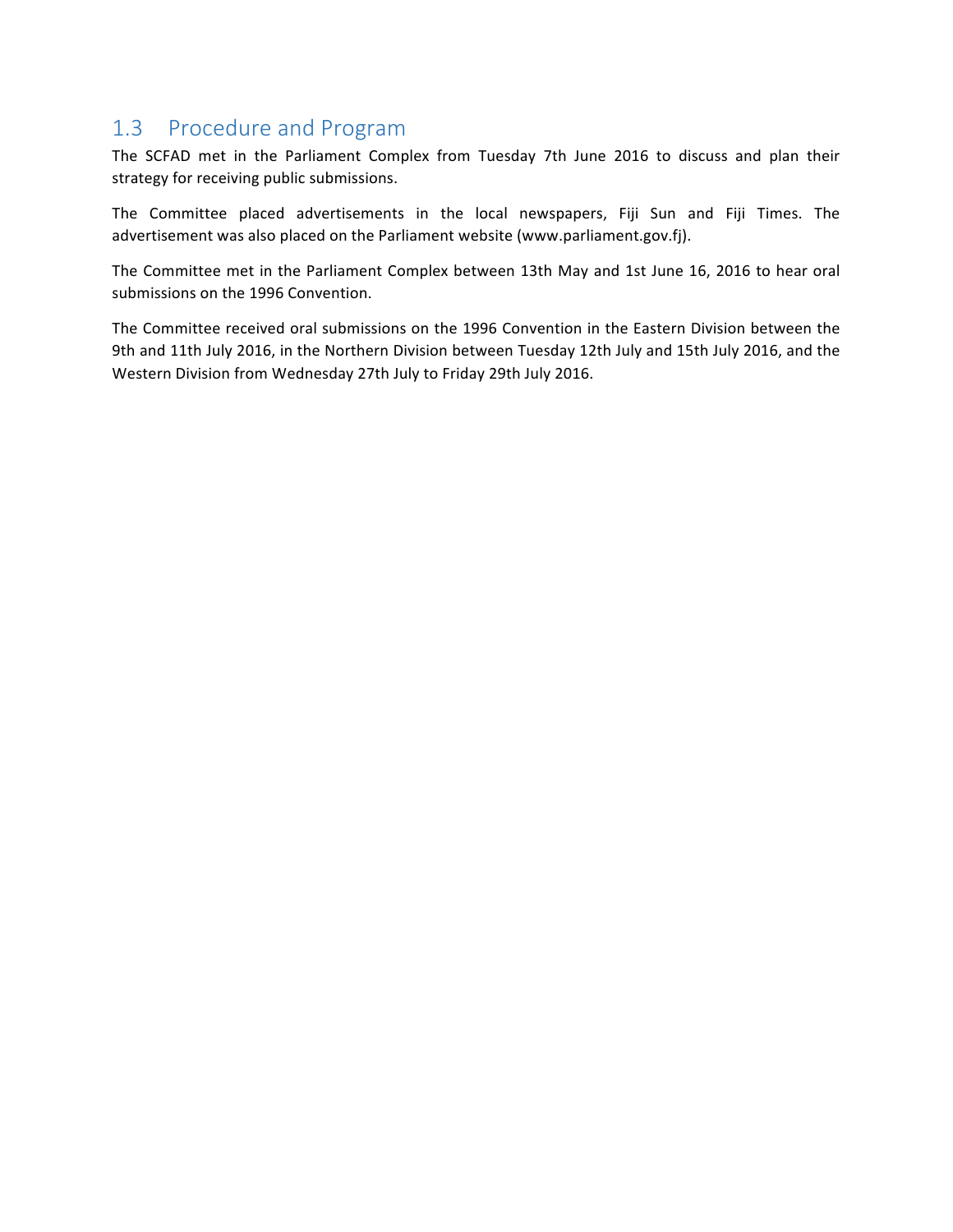## 2 1996 CONVENTION

### 2.1 Background

On 2nd June 2016, the 1996 Convention was referred to the SCFAD Committee for its deliberation. Under section 51 of the Constitution, "an international treaty or convention binds the State only after it has been approved by Parliament."

The 1996 Convention provides for international cooperation between convention countries to recognise protective measures for children. According to the New Law Journal, the 1996 Convention does not aim to create a uniform international law for child protection or change the substantive law on child protection of any signatory state. Instead, the 1996 Convention's function is to improve the protection of children in international situations by providing an integrated system of co-operation, recognition and enforcement. It aims to avoid legal and administrative conflicts and to build the structure for effective international co-operation in child protection matters between the different countries and legal systems. 

The 1996 Convention intends to have a broader scope than the 1980 *Hague Convention and the Civil* Aspects of International Child Abduction and the 1993 Hague Convention on Protection of Children and *Cooperation in respect of Intercountry Adoption*. In particular, the convention helps countries to:

- determine which country can take measures to protect a child or the property of a child (that is, a person up to the age of eighteen years)
- determine which laws should be applied when taking measures to protect a child
- allow for other countries to recognize and enforce child protection measures made overseas
- take urgent measures to protect a child or a child's property
- take measures relating to displaced or refugee children who do not have a home country
- establish cooperation between the signatory countries to achieve these purposes.

According to the Practical Handbook on the Operation of the 1996 Child Protection Convention (the Handbook) the children who could benefit from an implementation of the 1996 Convention include, amongst others:

- those who are the subject of international parental disputes over custody or access/contact;
- those who are the subject of international abduction (including in those States which are not able to join the 1980 Hague Child Abduction Convention);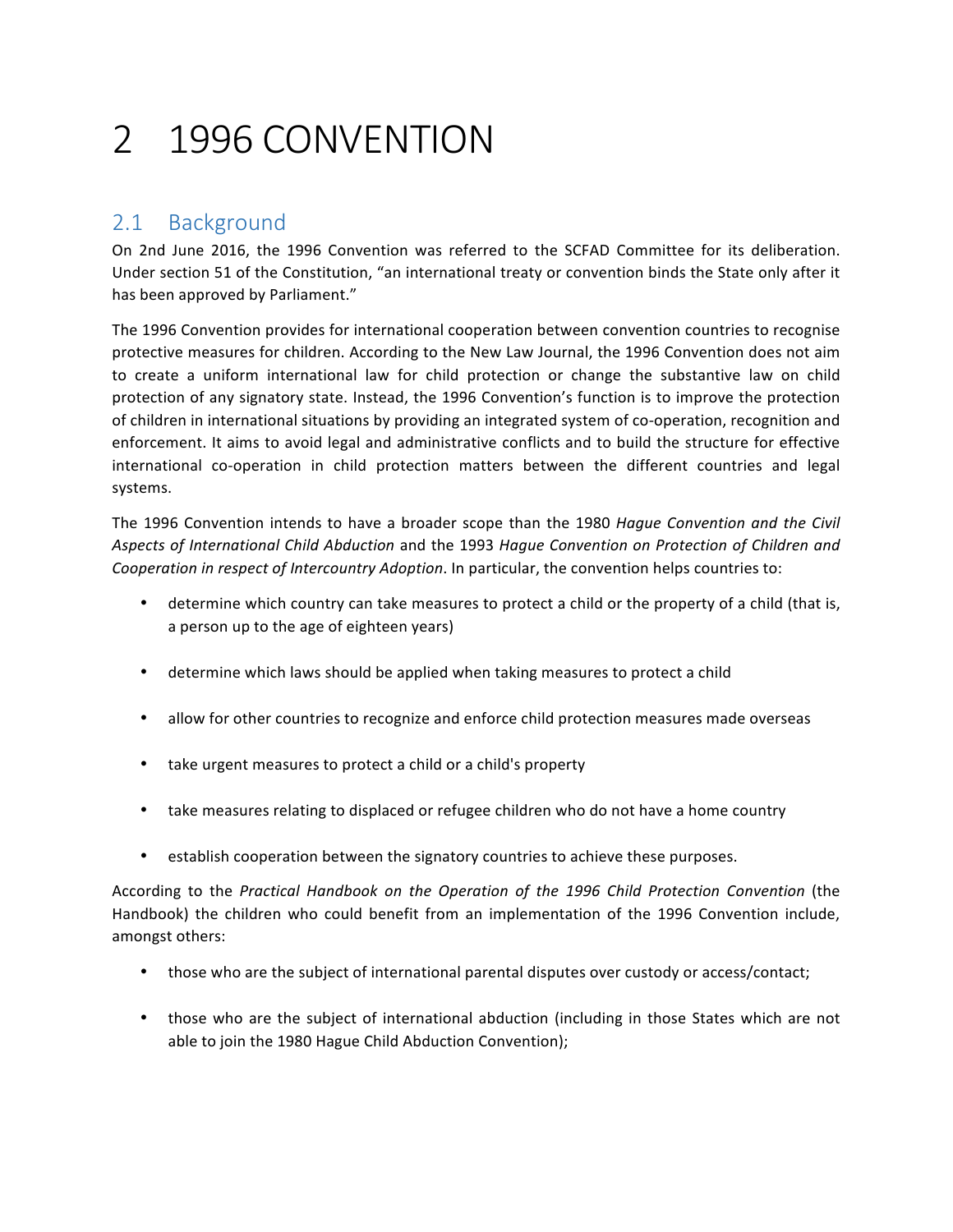- those who are placed abroad in alternative care arrangements which do not come within the definition of adoption and are therefore outside the scope of the 1993 Hague Intercountry Adoption Convention;
- those who are the subject of cross-border trafficking and other forms of exploitation, including sexual abuse;
- those who are refugees or unaccompanied minors;
- those who relocate internationally with their families.

### 2.2 Becoming a State Party – signature and ratification or accession

Any State may become a State Party to the Convention. However, there are different ways in which they are required to do so. The Handbook outlines that a State, which was a Member of the Hague Conference on 19 October 1996, may sign and ratify the Convention. Other States wishing to become a Party to the Convention may accede.

"Accession" is when a State becomes a party to a treaty or convention already negotiated and signed by other States. It has the same legal effect as ratification. Accession usually occurs after the treaty has entered into force.

The Convention provides that for an acceding State the Convention will enter into force nine months after the date of accession. Within the first six months of that nine-month period, any other Contracting State may raise an objection to the accession. The Handbook advises that the Convention will not enter into force between the acceding State and the State, which has raised the objection, until such time as the objection is withdrawn. Nevertheless, the Convention will enter into force between the acceding State and all other Contracting States, which have not raised an objection.

## 2.3 What is the difference between a Contracting State and a State Party to a Convention?

The Vienna Convention on the Law of Treaties of 23 May 1969 gives the followings descriptions. Article 2  $(1)(f)$  defines "contracting State" as "a State which has consented to be bound by the treaty, whether or not the treaty has entered into force"; (g) "party" means "a State which has consented to be bound by the treaty and for which the treaty is in force".

## $2.4$  What is habitual residence?

The role of habitual residence in the 1996 Convention is generally to assess which State's authorities have jurisdiction to take measures of protection and whether their decisions should be recognised and enforced in other States. Establishing the child's habitual residence is often an important stage in the assessment of a child's situation.

The Handbook states that the concept of "habitual residence" is the common primary connecting factor in all of the modern Hague Children's Conventions. However, a formal definition is not provided.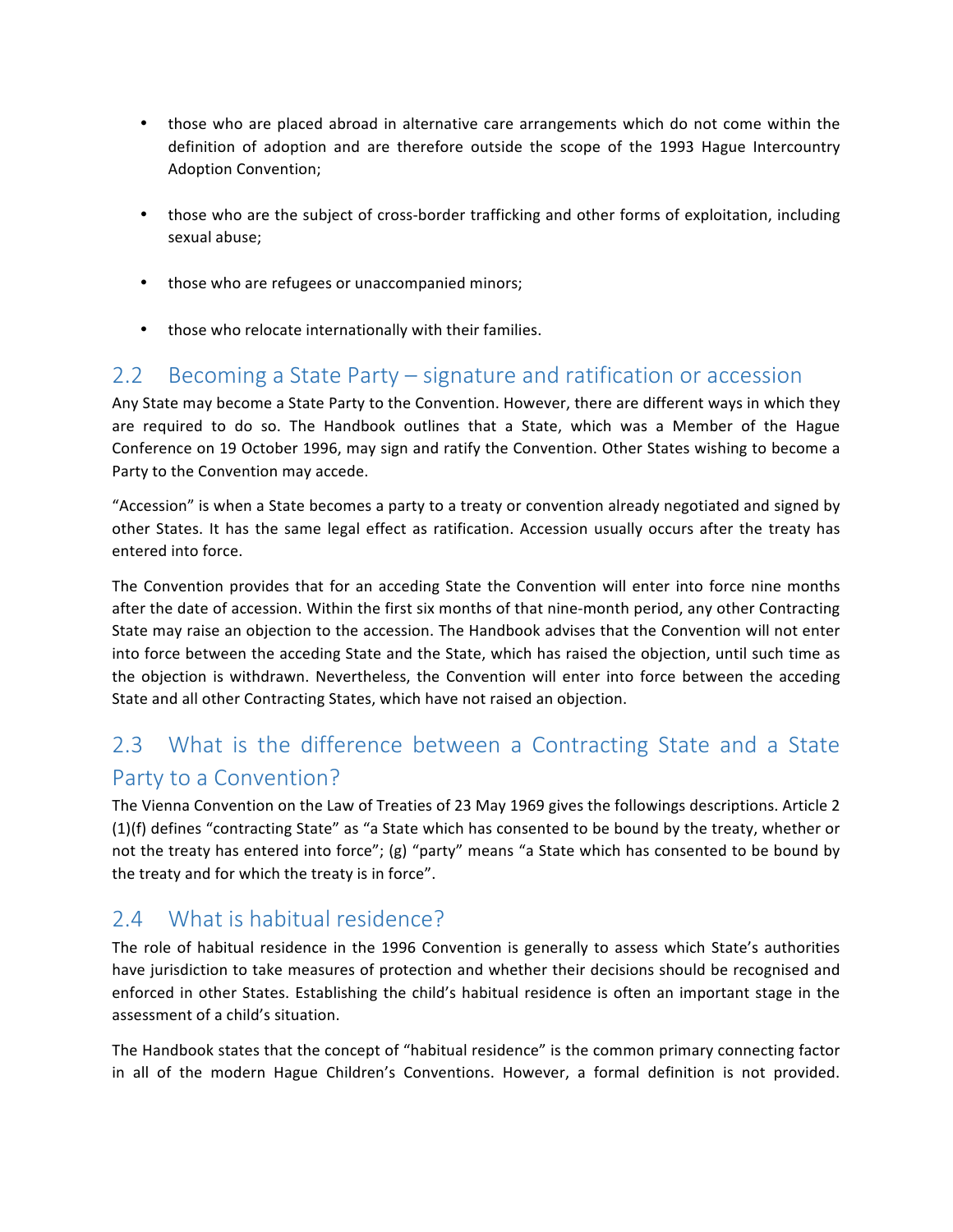Habitual residence has to be determined by the relevant authorities in each case on the basis of factual elements. The Handbook states

"it [habitual residence] is an autonomous concept and should be interpreted in light of the objectives of the Convention rather than under domestic law constraints." (Chapter 13, p173).

The Handbook goes on to explain different approaches taken to determining habitual residence in various courts. Some courts take into account the 'parental intention', others focus on the factual reality of the child's life for example, location of education, social interaction, family relationships etc.

According to Article 6 where a child is a refugee or displaced from their own country, the country in which the child is physically present will have jurisdiction. If habitual residence cannot be established the state in which the child is present will have jurisdiction over the child.

According to Article 7 of the 1996 Convention if a child has lived in a State for a year and is settled there, that child will normally become habitually resident in that State providing that no person or body has made a valid claim for the child to be returned. If a child has been moved from one State to another without the consent of a person or body with rights of custody, their habitual residence will not change.

## 2.5 What is a competent authority?

No definition is provided in the 1996 Convention as to what constitutes a "competent authority". However, the handbook suggests that it is the authority, which, under the law of the particular Contracting State, has competence to take the action required by the 1996 Convention.

A dictionary definition of the competent authority is a "Person or organization that has legally delegated or invested authority, capacity, or power to perform a designated function".

### 2.6 What is parental responsibility?

Parental Responsibility is defined in Article 1 of the 1996 Convention as including parental authority, or any analogous relationship of authority determining the rights, powers and responsibilities of parents, guardians or other legal representatives in relation to the person or the property of the child. All mothers and fathers have legal rights and responsibilities as a parent and will have greater powers than any other including the State over the child  $-$  known as Parental Responsibility. Your most important role as parent is to:

Build an excellent child – parent relationship. This relationship to be fostered on love and respect for human dignity. The parent will provide everything at their disposal for the upbringing of a well-balanced child in spirit, soul and body.

Parents play an irreplaceable role in the lives of their children. This vital relationship positively impacts on a child's physical, mental and emotional well-being. The right of parents to maintain a strong involvement in their children's lives is very important.

Good parenting is a foundation of a successful family. But tragically the foundation of parenthood is being slowly eroded.

To secure the foundation of parenthood for this generation and the next it is important that legislation is put in place to explicitly protect the child-parent relationship from unreasonable intrusion from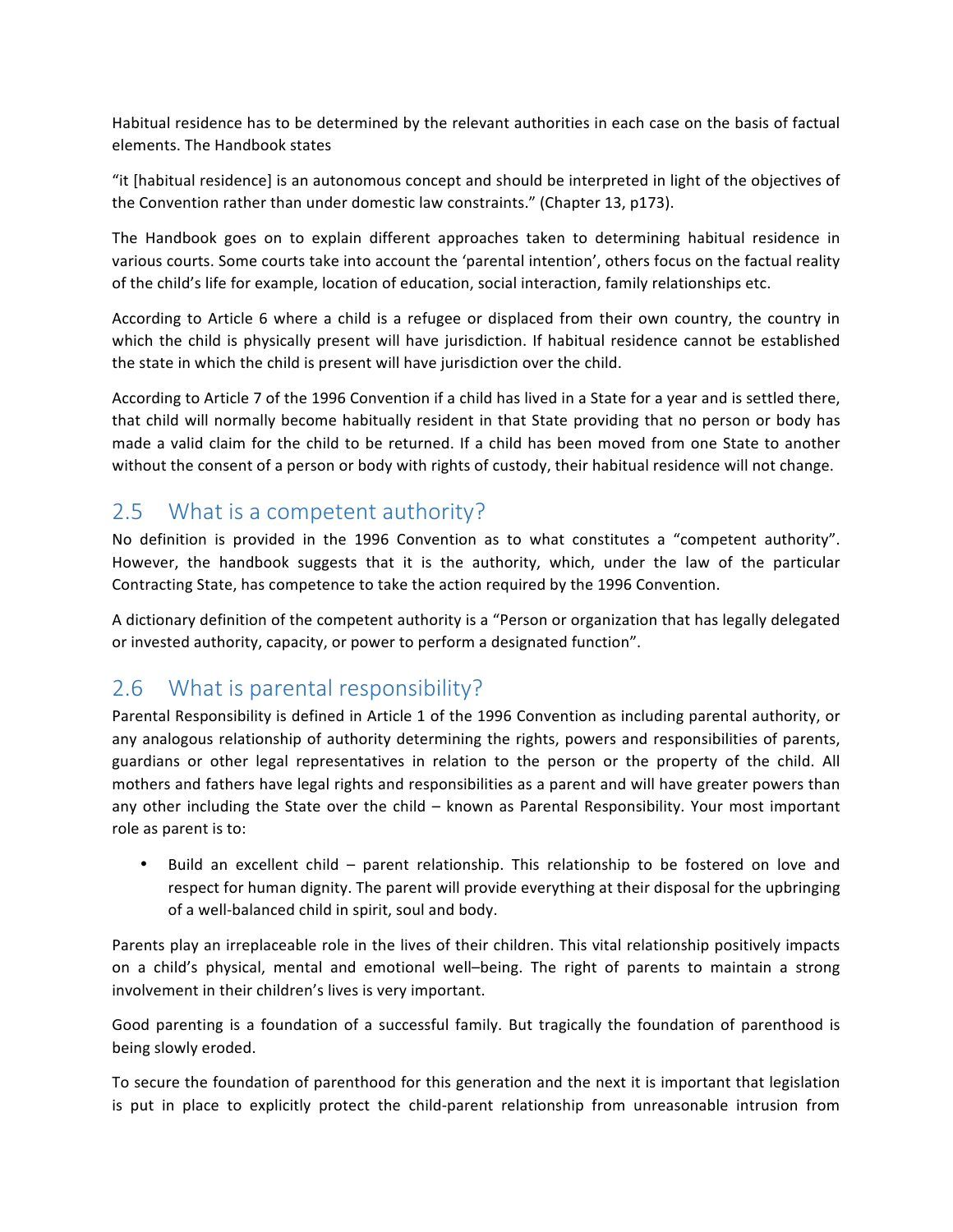outside the family institution. Legislation to address the rights of parents to raise their children will be a way forward for Fiji. The Constitution of the Republic of Fiji 2013 Chapter 2, Section 41 addresses the rights of children.

1925 U. S. Supreme Court Ruling – Pierce v Society of Sister, "The Child is not the mere creature of the State. Those who nurture him and direct his destiny have the right, coupled with the high duty, to recognize and prepare him for additional obligations."

You're also responsible for:

- Disciplining the child.
- Choosing and providing for the child's education.
- Agreeing to the child's medical treatment.
- Naming the child and agreeing to any change of name.
- Looking after the child's property.

Parents have to ensure that their child is supported financially, whether they have parental responsibility or not.

#### 2.6.1 Introduction

Nobody ever said that children were easy to raise. They don't come with guidelines or instructions, and they certainly don't come with pause button. What they do come with is a crucial set of physical and emotional needs that must be met. Failure of the parents to meet these specific needs can have wideranging and long-lasting negative effects.

The following outline provides eight essential responsibilities that parents must adhere to in order to foster their child's physical and/or emotional well - being:

#### 2.6.2 Provide an environment that is safe

- a. Keep your child free from physical, sexual and emotional abuse.
- b. Keep unsafe objects locked up or out of reach of your child.
- c. Get to know your child's caregiver (background check).
- d. Correct any potential dangers around the house.
- e. Take safety precautions: use smoke and carbon monoxide detectors, lock doors at night, always wear seatbelt, etc.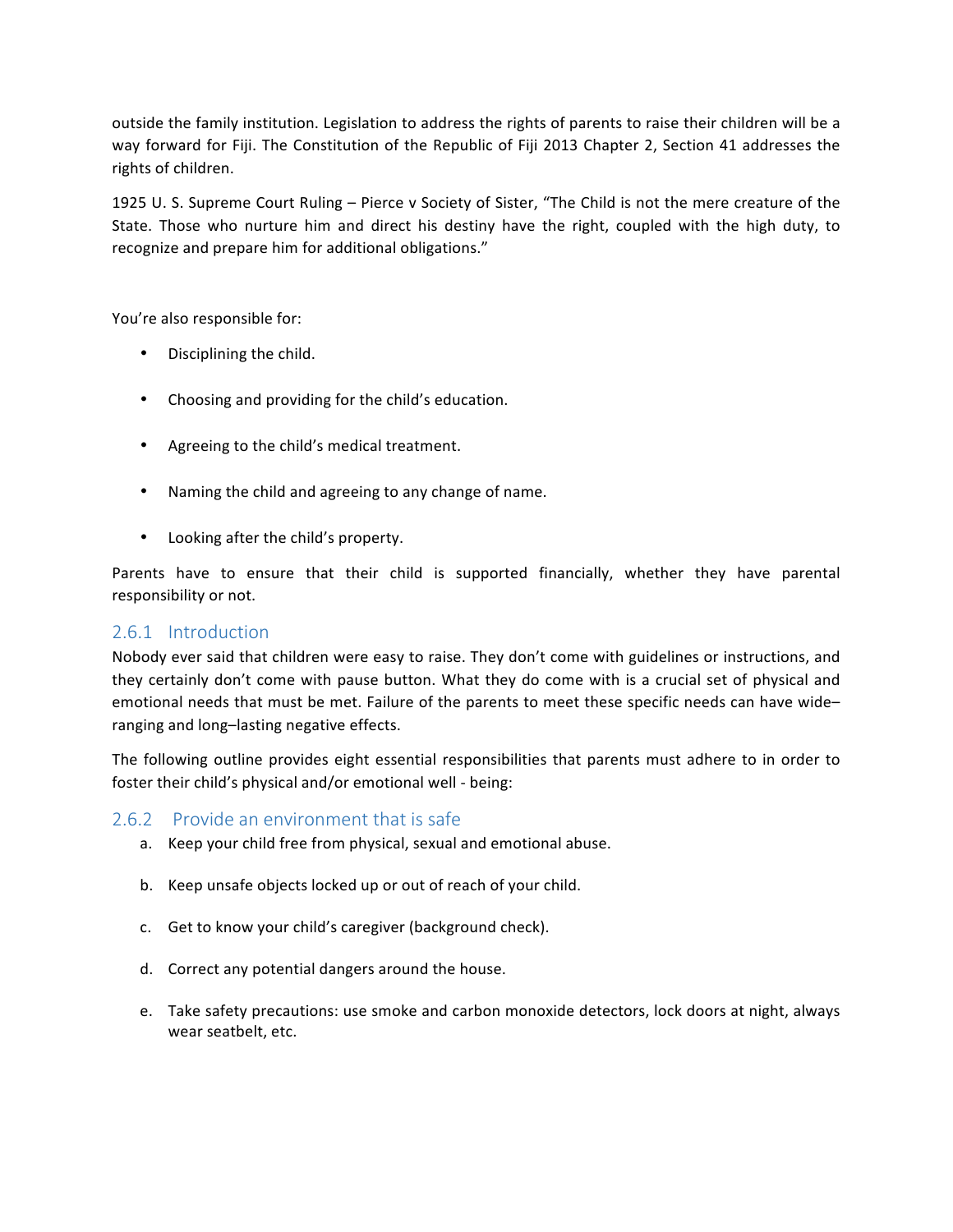#### 2.6.3 Provide your child with basic needs

- a. Water
- b. Plenty of nutritious foods
- c. Shelter
- d. A warm bed with bed sheets, blankets, and pillows
- e. Medical care as needed/medicine when ill
- f. Clothing that is appropriate for the weather conditions
- g. Safe (A place where he or she can go to be alone.

#### 2.6.4 Provide your child with self-esteem needs

- a. Accept your child's uniqueness and respect his or her individuality
- b. Encourage (don't push) your child to participate in a club activity or Sports
- c. Encourage proper hygiene
- d. Set expectations for your child that are realistic and age appropriate
- e. Use your child's misbehavior as a time to teach not to criticize

#### 2.6.5 Teach your child morals and values

- a. Honesty
- b. Respect
- c. Responsibility
- d. Compassion
- e. Patience
- f. Forgiveness
- g. Generosity
- 2.6.6 Develop mutual respect with your child
	- a. Use respectful language
	- b. Respect his or her feelings
	- c. Respect his or her opinion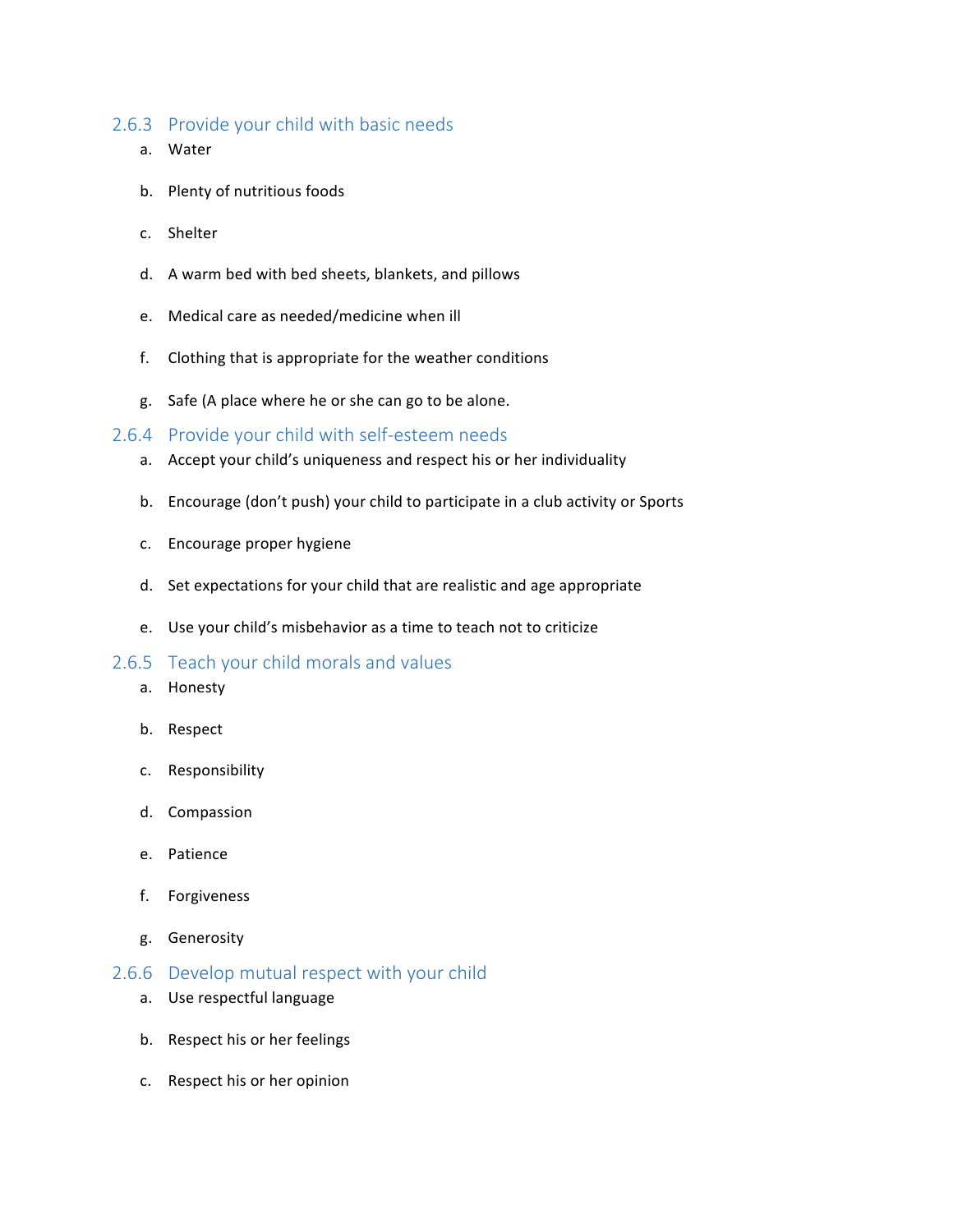- d. Respect his or her privacy
- e. Respect his or her individuality
- 2.6.7 Provide discipline which is effective and appropriate
	- a. Structured
	- b. Consistence
	- c. Predictable
	- d. Fair
- 2.6.8 Involve yourself in your child's education
	- a. Communicate regularly with your child's teacher
	- b. Make sure that your child is completing his/her homework
	- c. Assist your child about school (What is being studied and any interesting events
	- d. Recognise and acknowledge your child's academic achievements

#### 2.6.9 Get to know your child

- a. Spend quality time together
- b. Be approachable to your child
- c. Always ask questions
- d. Communicate, Communicate, Communicate

#### The following is a list of responsibilities that no parent should be expected to meet:

- 1. Supplying your child with the most expensive designer clothes or shoes available
- 2. Picking up after your child/cleaning your child's room
- 3. Dropping everything you're doing to give your child a ride somewhere
- 4. Providing for your child with a telephone, television, computer
- 5. Bailing your child out of trouble every time he or she does thing wrong.
- 6. Maintaining an limited supply of treats, chips, sodas, or junk foods for your child's unlimited consumption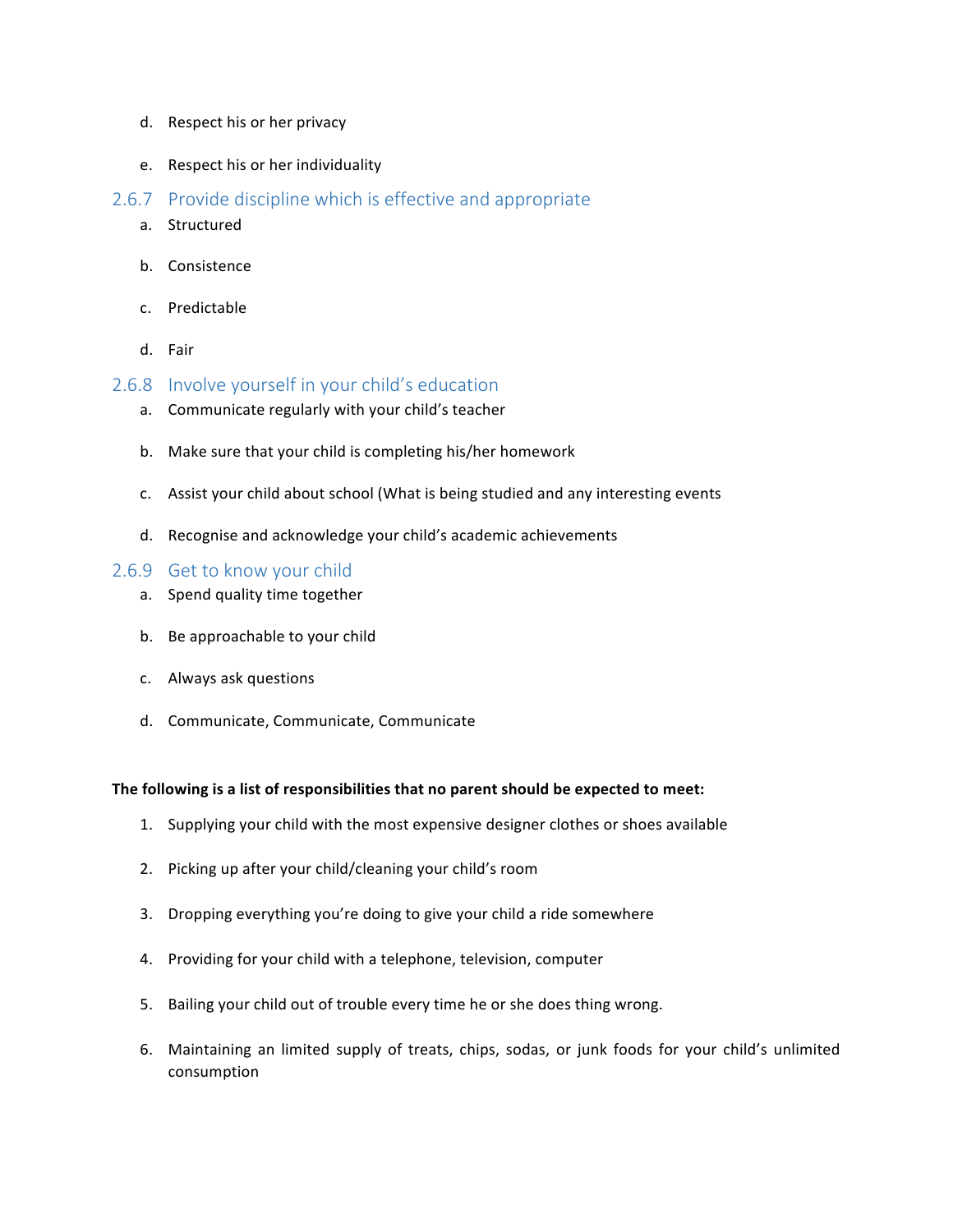- 7. Replacing toys or other items that your child has lost or misplaced
- 8. Welcoming any or all of your child's friends into your home for social or other activities.

#### The role of parents in education

Although a parent's role in their children's learning evolves as kids grow, one thing remains constant: we are our children's learning models. Our attitudes about education can inspire theirs and show them how to take charge of their own educational journey.

Be a role model for learning. In the early years, parents are their children first teacher  $-$  exploring nature, reading together, cooking together, and counting together. When a young child begins formal school, the parent's job is to show him or her how school can extend the learning began together at home, and how exciting and meaningful this learning can be. Parents become their children's learning coach. 

#### Tune into how your child learns

Many children use a combination of modalities to study and learn. Some learn visually making and seeing pictures, others through tactile experiences like building block towers and working with clay. Still others are auditory learners who pay most attention to what they hear. Pay attention to how your child learns. 

#### **Practice what your child learns at school**

Many teachers encourage parents to go over what their young children are learning in a supportive way and to practice what they may need extra help with. This does not mean drilling them for success, but it may mean going over basic counting skills, multiplication tables or letter recognition, depending on the needs and learning level of your child.

#### **There are other areas that need to be taken into consideration:**

- Set aside time to read together
- Connect what your child learns to everyday life
- Connect what your child learns to the world
- Keep TV a minimum
- Learn something new yourself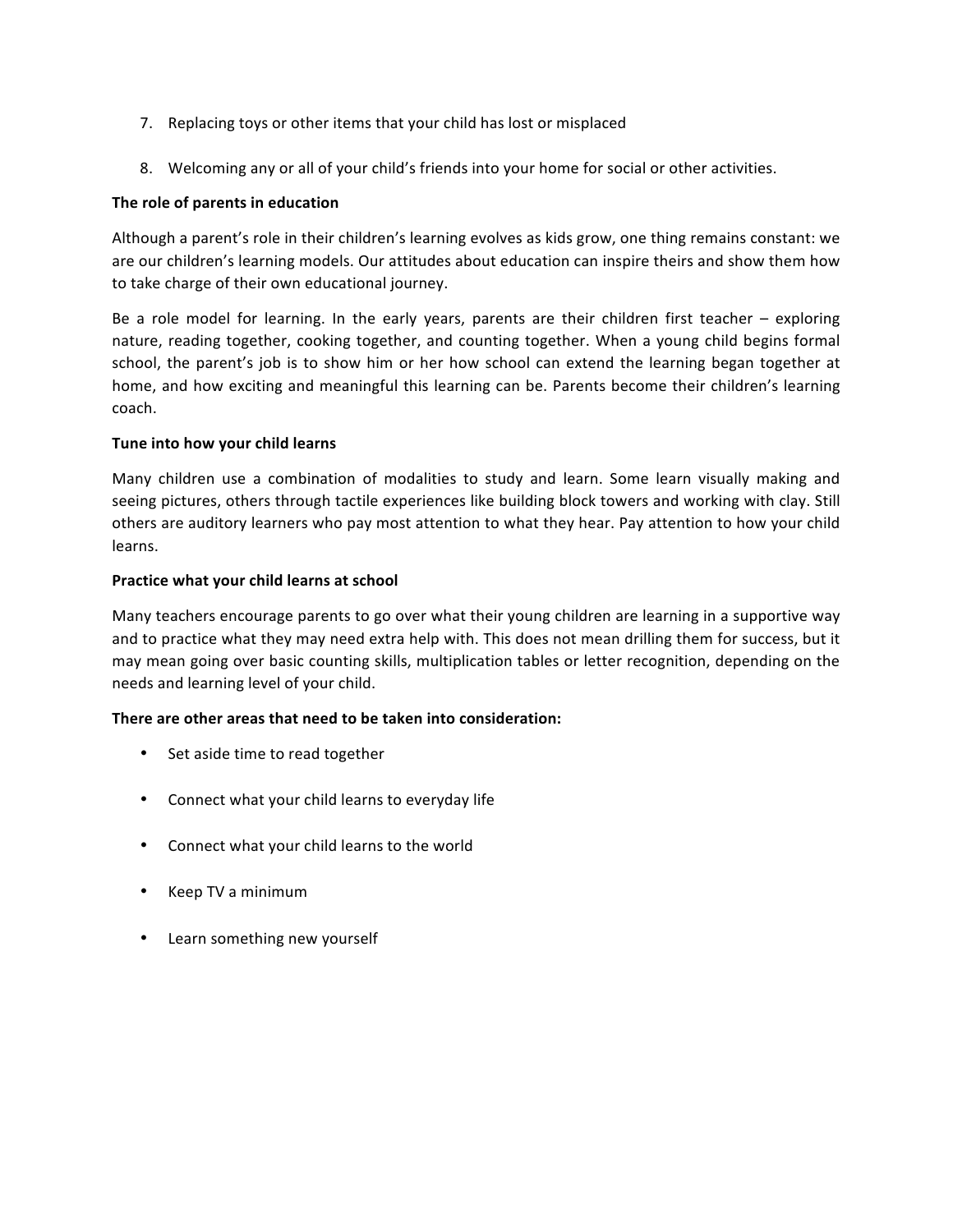# 3 COMMITTEE'S OBSERVATIONS AND AREAS OF CONCERN

## 3.1 Should Fiji accede to the 1996 Convention?

Fiji is not a signatory to the 1996 Convention therefore it cannot ratify the Convention as it is already in force. Fiji should accede to the 1996 Convention and comply with our international obligations for the following reasons:

a. It expands the limited scope of the 1980 Convention, which only applies to children up to the age of 16. The 1996 Convention extends it further to 18 years of age

b. The 1996 Convention allows right of access to the left-behind parent.

If Fiji accedes to the 1996 Convention it will determine who has jurisdiction, which laws will apply, and if there are any orders made, the recognition of those orders and how the central authorities can cooperate with other central authorities in terms of sharing information or even locating the child. Acceding to the 1996 Convention will also enhance the *Family Law Act 2003* and other relevant legislation in ensuring the protection of children in international access and residence disputes.

## 3.2 Article 2

Concern was raised with respect to the definition of a 'child' in Article 2 of the 1996 Convention. It was felt that the definition was not consistent with the definition of "child' in Section 163 of the Constitution which states that a "child" means an individual who has not reached the age of 18 years. The Constitution also interprets an "adult" as an individual who is 18 years of age or over. The Committee sought clarification from the Solicitor General's Office on whether Article 2 of the 1996 Convention supersedes the definition of a 'child' in our local laws or vice versa, and was advised that the definitions in our laws of 'child' and 'adult' are consistent with the Convention. While the wording is different, the fundamental intention is that the 1996 Convention applies until the age of 18 years.

## 3.3 Article 55

The Committee noted from submissions received that there were reservations in respect of Article 55. Officials from the Ministry of Foreign Affairs stated that Article 55 recognizes the habitual country of residences' jurisdiction about children's property. An issue to consider in this regard would be Native land or other collectively held property that would be subject to foreign jurisdiction. Allowing decisions by foreign jurisdictions in this area would undermine the principles in Native Land tenure systems, and the integrity of the framework administered by the iTaukei Land Trust Board in conjunction of the Vola ni Kawabula (VKB) – the Register of Native Land Owners. However, this provision may be applicable where it does not concern Native land or property with collectively held interests.

The Committee also heard from officials of the Solicitor General's Office that the Courts in our Jurisdiction cannot make orders relating to iTaukei land. In this regard, would we want another country to be making decisions on iTaukei Land?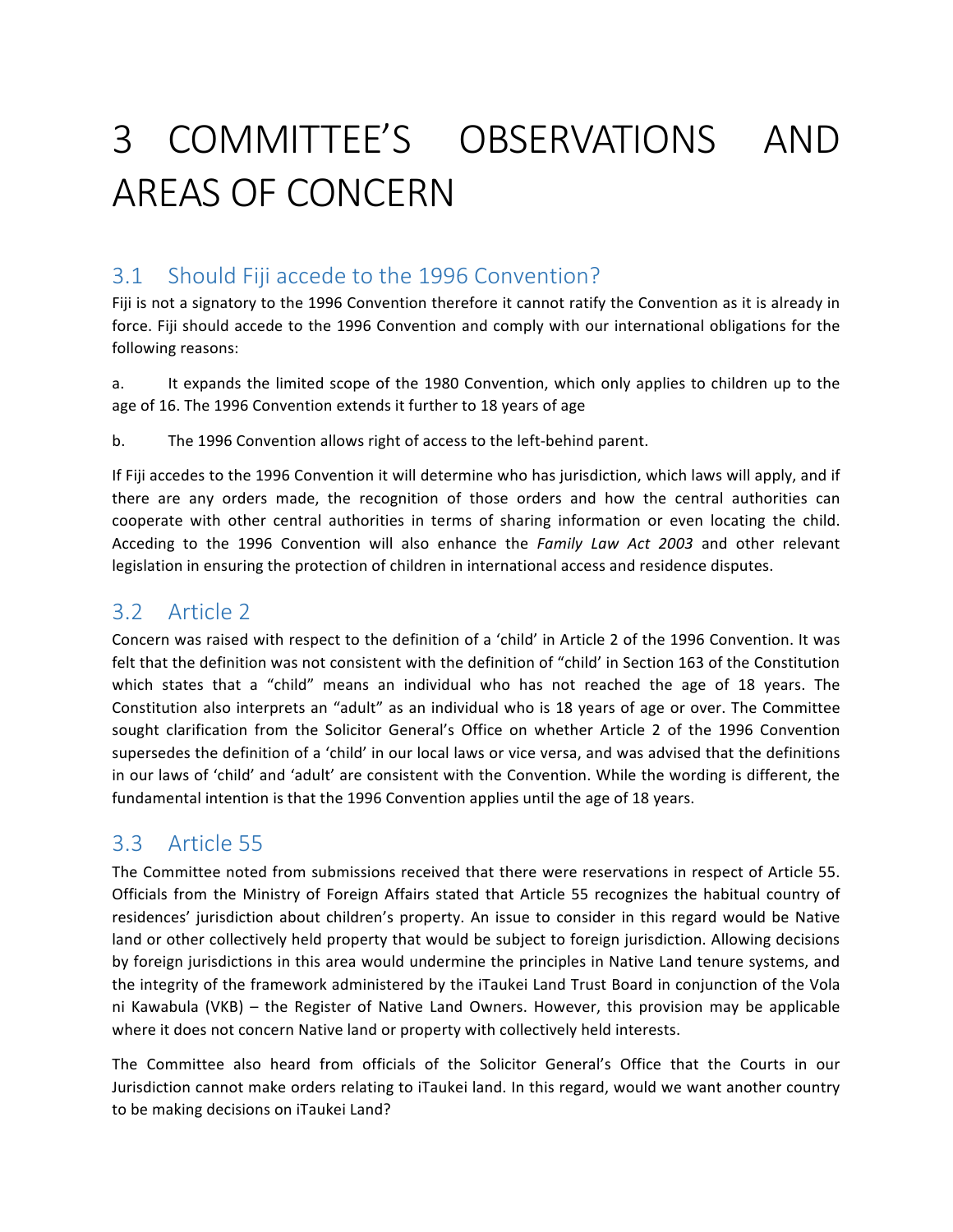A framework must be established under the Central Authority to allow the implementation and application of Articles 29-39. The framework is to set out the procedures on how domestic stakeholders cooperation and how Fiji's Central Authority cooperate with a Contracting State.

## 3.4 Gender Analysis

The Parliament of Fiji Standing Orders 110(2) specifically states that a committee shall ensure that full consideration will be given to the principle of gender equality so as to ensure all matters are considered with regard to the impact and benefit on both men and women equally.

The Committee is satisfied that the matters considered in this report impacts on both women and men equally and as such, ascension of the Convention will assist in upholding the rights of all Fijians.

## 3.5 General Observation

The committee recommends that proper facilities be constructed as safe houses which are secure and meet international standards for children waiting travel to their country of habitual residence.

## 3.6 Marriage

The SCFAD strongly recommends that special guidelines be established to assist married couples (male and female) achieve a solid marriage foundation. Marriage training/counseling to be carried out prior to marriage so couples understand the intricacies of marriage and how they can become good parents.

## 3.7 Conclusion

The SCFAD has been tasked with considering this convention. After the completion of our scrutiny, the SCFAD has put forward some observations and recommendations to be noted by the House. As a result, the committee encourages the Government to accede to the 1996 Convention with reservation on Article 55.